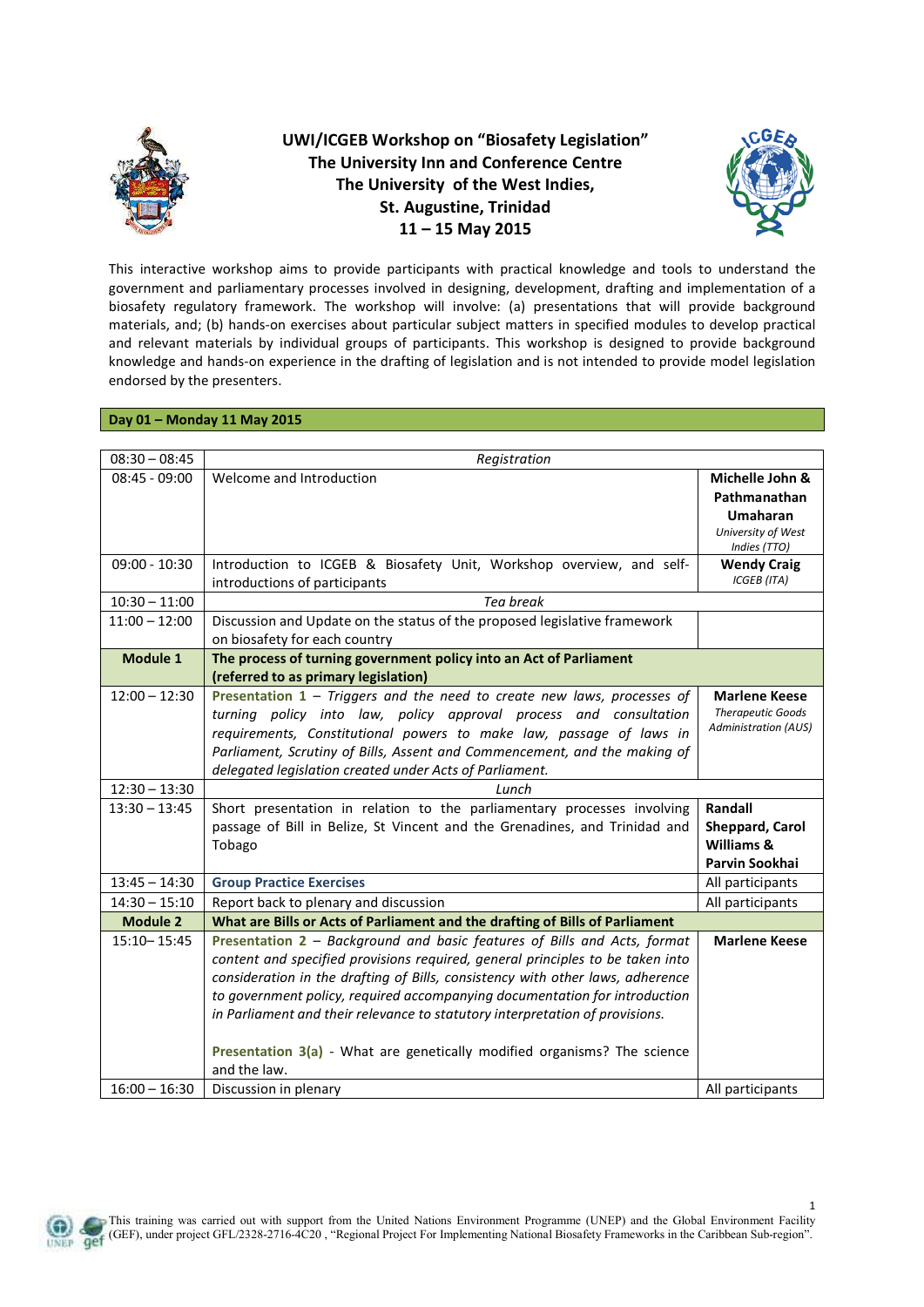## **Day 02 – Tuesday 12 May 2015**

| Module 3        | Scoping, designing, and creating a regulatory framework on biosafety                                                                                                                                                                                                                                                                                                                                                                                                                                                                                                                                                                                                                                                                                                                                                                                                         |                      |
|-----------------|------------------------------------------------------------------------------------------------------------------------------------------------------------------------------------------------------------------------------------------------------------------------------------------------------------------------------------------------------------------------------------------------------------------------------------------------------------------------------------------------------------------------------------------------------------------------------------------------------------------------------------------------------------------------------------------------------------------------------------------------------------------------------------------------------------------------------------------------------------------------------|----------------------|
| $08:00 - 08:30$ | Presentation 3(b) - International obligations, state practice and its                                                                                                                                                                                                                                                                                                                                                                                                                                                                                                                                                                                                                                                                                                                                                                                                        | <b>Marlene Keese</b> |
|                 | implementation in national regulatory framework on biosafety.                                                                                                                                                                                                                                                                                                                                                                                                                                                                                                                                                                                                                                                                                                                                                                                                                |                      |
| $08:30 - 09:10$ | <b>Group Exercise</b>                                                                                                                                                                                                                                                                                                                                                                                                                                                                                                                                                                                                                                                                                                                                                                                                                                                        | All participants     |
| $09:10 - 09:50$ | Report back to plenary and discussion                                                                                                                                                                                                                                                                                                                                                                                                                                                                                                                                                                                                                                                                                                                                                                                                                                        | All participants     |
| $09:50 - 10:30$ | Presentation $3(c)$ – Process of designing and creating a regulatory<br>framework, what should be the elements of an appropriate biosafety<br>regulatory framework on genetically modified organisms (GMOs) and<br>products derived from such organisms, what activities and processes involving<br>such organisms and products should be regulated, should all GMOs be<br>regulated, are there instances in which they should not be the subject of<br>regulation, who should be the decision-maker, which government agency<br>should be involved in the regulation, how should a regulator make decisions,<br>should there be one regulator, or should there be several regulators and<br>schemes, what are the powers and functions of a regulator, what are the<br>criteria to be used in granting an approval for a dealing of GMOs and<br>products derived from them. | <b>Marlene Keese</b> |
| $10:30 - 10:40$ | Introduction to the scoping exercise                                                                                                                                                                                                                                                                                                                                                                                                                                                                                                                                                                                                                                                                                                                                                                                                                                         |                      |
| $10:40 - 11:10$ | Tea break                                                                                                                                                                                                                                                                                                                                                                                                                                                                                                                                                                                                                                                                                                                                                                                                                                                                    |                      |
| $11:10 - 12:30$ | <b>Group Scoping Exercise</b>                                                                                                                                                                                                                                                                                                                                                                                                                                                                                                                                                                                                                                                                                                                                                                                                                                                | All participants     |
| $12:30 - 13:30$ | Lunch                                                                                                                                                                                                                                                                                                                                                                                                                                                                                                                                                                                                                                                                                                                                                                                                                                                                        |                      |
| $13:30 - 15:30$ | <b>Continuation of Group Scoping Exercise</b>                                                                                                                                                                                                                                                                                                                                                                                                                                                                                                                                                                                                                                                                                                                                                                                                                                | All participants     |
| $15:30 - 17:00$ | Report back to plenary and discussion                                                                                                                                                                                                                                                                                                                                                                                                                                                                                                                                                                                                                                                                                                                                                                                                                                        | All participants     |

## **Day 03 – Wednesday 13 May 2015**

| Module 4        | Drafting of instructions to carry out the essential elements of the proposed regulatory |                      |
|-----------------|-----------------------------------------------------------------------------------------|----------------------|
|                 | framework                                                                               |                      |
| $08:30 - 09:10$ | Presentation $4(a)$ – How to issue drafting instructions in relation to essential       | <b>Marlene Keese</b> |
|                 | legal elements and supporting administrative systems for the drafting of                |                      |
|                 | provisions of the Bills of Parliament, using the results of the scoping exercise.       |                      |
| $09:10 - 09:30$ | Introduction to the drafting exercise                                                   |                      |
| $09:30 - 10:30$ | <b>Group Drafting Exercise</b>                                                          | All participants     |
| $10:30 - 11:00$ | Tea break                                                                               |                      |
| $11:00 - 12:30$ | <b>Group Drafting Exercise</b>                                                          | All participants     |
| $12:30 - 13:30$ | Lunch                                                                                   |                      |
| 13:30 - 14:00   | <b>Continuation of Group Exercise</b>                                                   | All participants     |
| $14:00 - 15:30$ | Report back to plenary and discussion                                                   | All participants     |
| $15:30 - 16:10$ | Presentation $4(b)$ – Statutory Interpretation of provisions in the Act and             | <b>Marlene Keese</b> |
|                 | legislative instruments.                                                                |                      |
| $16:10 - 17:00$ | <b>Group Exercise</b>                                                                   | All participants     |

## **Day 04 – Thursday 14 May 2015**

| $09:00 - 09:40$ | Report back to Plenary and Discussion                                                     | All participants     |
|-----------------|-------------------------------------------------------------------------------------------|----------------------|
|                 |                                                                                           |                      |
| <b>Module 5</b> | Drafting of Model provisions on each of the essential elements of the proposed regulatory |                      |
|                 | framework                                                                                 |                      |
| 09:40 - 10:20   | Presentation 5 – Drafting and Examples of model provisions, what should be                | <b>Marlene Keese</b> |
|                 | in these provisions, what are enabling provisions, and what details should be             |                      |
|                 | left in the delegated legislation.                                                        |                      |
| $10:20 - 10:30$ | Introduction to the drafting exercise and the drafting of model provisions                |                      |
| $10:30 - 11:00$ | Tea break                                                                                 |                      |
| $11:00 - 12:30$ | Group Exercises - Drafting of specified model provisions $-$ (a) what is the              | All participants     |
|                 | scope and operation of the regulatory framework; (b) definitions of key terms             |                      |



This training was carried out with support from the United Nations Environment Programme (UNEP) and the Global Environment Facility (GEF), under project GFL/2328-2716-4C20 , "Regional Project For Implementing National Biosafety Frameworks in the Caribbean Sub-region".